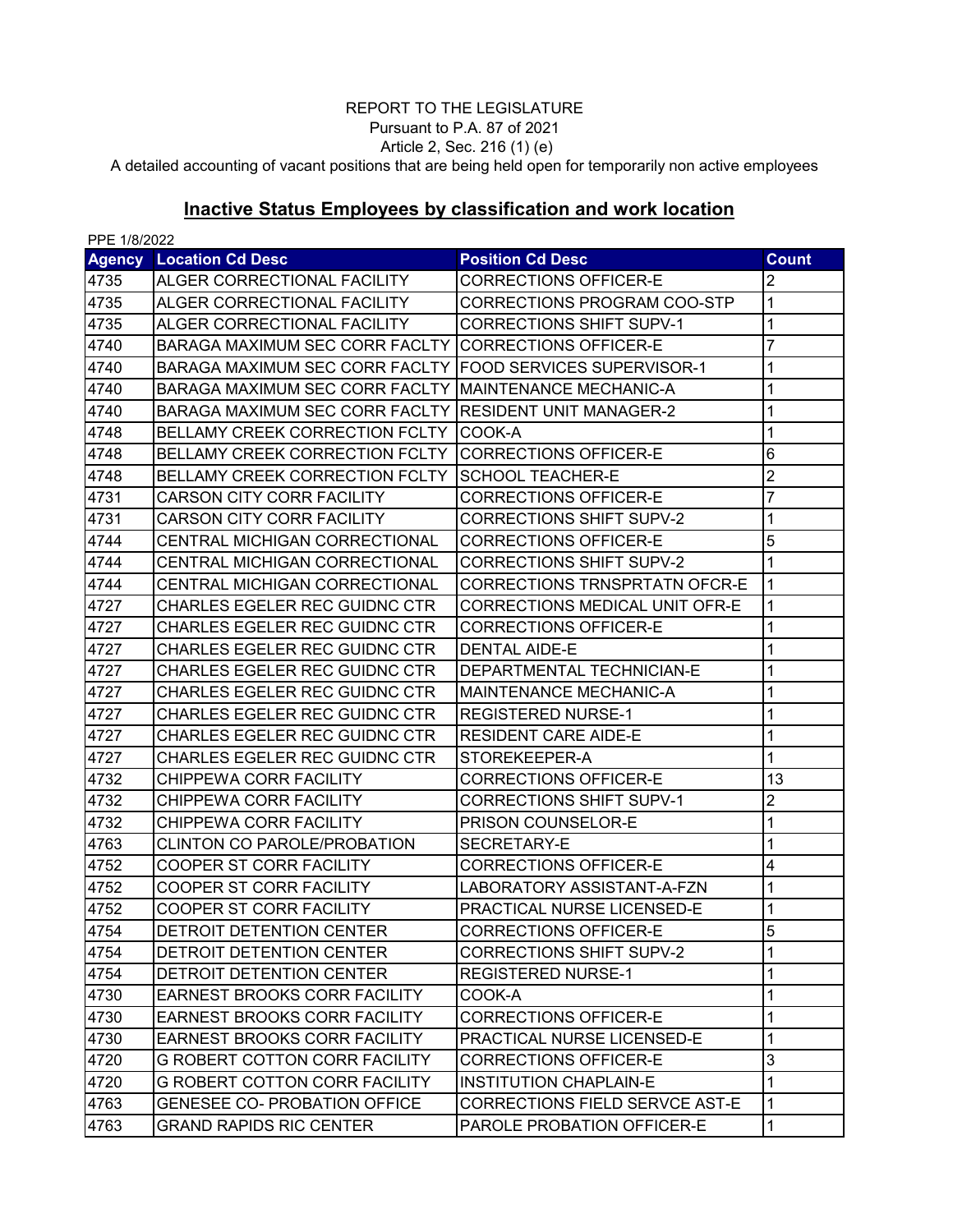| 4763 | <b>GRAND RAPIDS RIC CENTER</b>      | <b>WORD PROCESSING ASSISTANT-E</b>   | 1              |
|------|-------------------------------------|--------------------------------------|----------------|
| 4702 | <b>GRANDVIEW PLAZA</b>              | <b>CORRECTIONS SECURITY REP</b>      | 1              |
| 4761 | GREENFIELD DIST PROBATION OFC       | <b>WORD PROCESSING ASSISTANT-E</b>   | 1              |
| 4729 | <b>GUS HARRISON CORR FACILITY</b>   | CORRECTIONS OFFICER-E                | 9              |
| 4729 | <b>GUS HARRISON CORR FACILITY</b>   | <b>CORRECTIONS QMHP-E</b>            | $\overline{2}$ |
| 4729 | <b>GUS HARRISON CORR FACILITY</b>   | <b>CORRECTIONS SHIFT SUPV-1</b>      | 1              |
| 4715 | HURON VALLEY CORR FACILITY          | COOK-A                               | 1              |
| 4715 | <b>HURON VALLEY CORR FACILITY</b>   | <b>CORRECTIONS OFFICER-E</b>         | 15             |
| 4715 | HURON VALLEY CORR FACILITY          | <b>CORRECTIONS SHIFT SUPV-1</b>      | 1              |
| 4715 | HURON VALLEY CORR FACILITY          | <b>GENERAL OFFICE ASSISTANT-E</b>    | 1              |
| 4715 | HURON VALLEY CORR FACILITY          | PHARMACY ASSISTANT-E                 | 1              |
| 4715 | HURON VALLEY CORR FACILITY          | SECRETARY-A                          | 1              |
| 4763 | IONIA CO PAROLE/PROBATION OFFC      | CORRECTIONS FIELD SERVCE AST-E       | 1              |
| 4724 | IONIA CORRECTIONAL FACILITY         | <b>CORRECTIONS OFFICER-E</b>         | 2              |
| 4724 | IONIA CORRECTIONAL FACILITY         | <b>CORRECTIONS RESIDENT REP</b>      | 1              |
| 4750 | <b>JACKSON REGIONAL OFFICES</b>     | MEDICAL RECORD EXAM SPV-2-FZN        | 1              |
| 4712 | <b>KINROSS CORR FACILITY</b>        | <b>CORRECTIONS OFFICER-E</b>         | 5              |
| 4718 | <b>LAKELAND CORR FACILITY</b>       | <b>CORRECTIONS OFFICER-E</b>         | 4              |
| 4718 | <b>LAKELAND CORR FACILITY</b>       | <b>CORRECTIONS TRNSPRTATN OFCR-E</b> | 1              |
| 4741 | MACOMB CORRECTIONAL FACILITY        | CORRECTIONS OFFICER-E                | 3              |
| 4741 | <b>MACOMB CORRECTIONAL FACILITY</b> | CORRECTIONS PROGRAM COORD-E          | 1              |
| 4741 | MACOMB CORRECTIONAL FACILITY        | <b>CORRECTIONS SHIFT SUPV-1</b>      | 1              |
| 4741 | MACOMB CORRECTIONAL FACILITY        | FOOD SERVICES SUPERVISOR-1           | 1              |
| 4741 | MACOMB CORRECTIONAL FACILITY        | PRACTICAL NURSE LICENSED-E           | 1              |
| 4741 | MACOMB CORRECTIONAL FACILITY        | <b>REGISTERED NURSE-1</b>            | 1              |
| 4741 | MACOMB CORRECTIONAL FACILITY        | STATE DEPUTY WARDEN-1                | 1              |
| 4741 | MACOMB CORRECTIONAL FACILITY        | STOREKEEPER SUPERVISOR-1             | 1              |
| 4706 | <b>MARQUETTE BRANCH PRISON</b>      | COOK-A                               | 2              |
| 4706 | <b>MARQUETTE BRANCH PRISON</b>      | CORRECTIONS OFFICER-E                | 5              |
| 4707 | <b>MICHIGAN REFORMATORY</b>         | <b>CORRECTIONS OFFICER-E</b>         | 1              |
| 4707 | <b>MICHIGAN REFORMATORY</b>         | <b>REGISTERED NURSE-1</b>            | 1              |
| 4704 | MUSKEGON CORRECTIONAL FACILITY      | COOK-A                               | 1              |
| 4704 | MUSKEGON CORRECTIONAL FACILITY      | <b>CORRECTIONS OFFICER-E</b>         | 1              |
| 4704 | MUSKEGON CORRECTIONAL FACILITY      | <b>CORRECTIONS RESIDENT REP</b>      | 1              |
| 4743 | NEWBERRY CORR FACILITY              | <b>CORRECTIONS OFFICER-E</b>         | $\overline{2}$ |
| 4743 | NEWBERRY CORR FACILITY              | <b>MAINTENANCE MECHANIC-A</b>        | 1              |
| 4761 | OAKLAND CO PONTIAC PRBTN            | PAROLE PROBATION OFFICER-E           | $\overline{2}$ |
| 4761 | OAKLAND CO PONTIAC PRBTN            | <b>WORD PROCESSING ASSISTANT-E</b>   | 1              |
| 4761 | OAKLAND CO TROY PRBTN               | <b>PAROLE PROBATION OFFICER-E</b>    | 1              |
| 4739 | OAKS CORR FACILITY                  | <b>CORRECTIONS OFFICER-E</b>         | 6              |
| 4739 | <b>OAKS CORR FACILITY</b>           | <b>GENERAL OFFICE ASSISTANT-E</b>    | 1              |
| 4739 | <b>OAKS CORR FACILITY</b>           | <b>MAINTENANCE MECHANIC-A</b>        | 1              |
| 4739 | OAKS CORR FACILITY                  | PRISON COUNSELOR-E-STP               | 1              |
| 4739 | OAKS CORR FACILITY                  | SECRETARY-E                          | 1              |
| 4751 | PARNALL CORR FACILITY               | CORRECTIONS OFFICER-E                | 2              |
| 4751 | PARNALL CORR FACILITY               | <b>CORRECTIONS SHIFT SUPV-1</b>      | 1              |
| 4751 | PARNALL CORR FACILITY               | <b>CORRECTIONS SHIFT SUPV-2</b>      | 1              |
| 4751 | PARNALL CORR FACILITY               | <b>TRADES INSTRUCTOR-E</b>           | 1              |
| 4705 | RICHARD HANDLON CORR FACILITY       | <b>CORRECTIONS OFFICER-E</b>         | $\overline{7}$ |